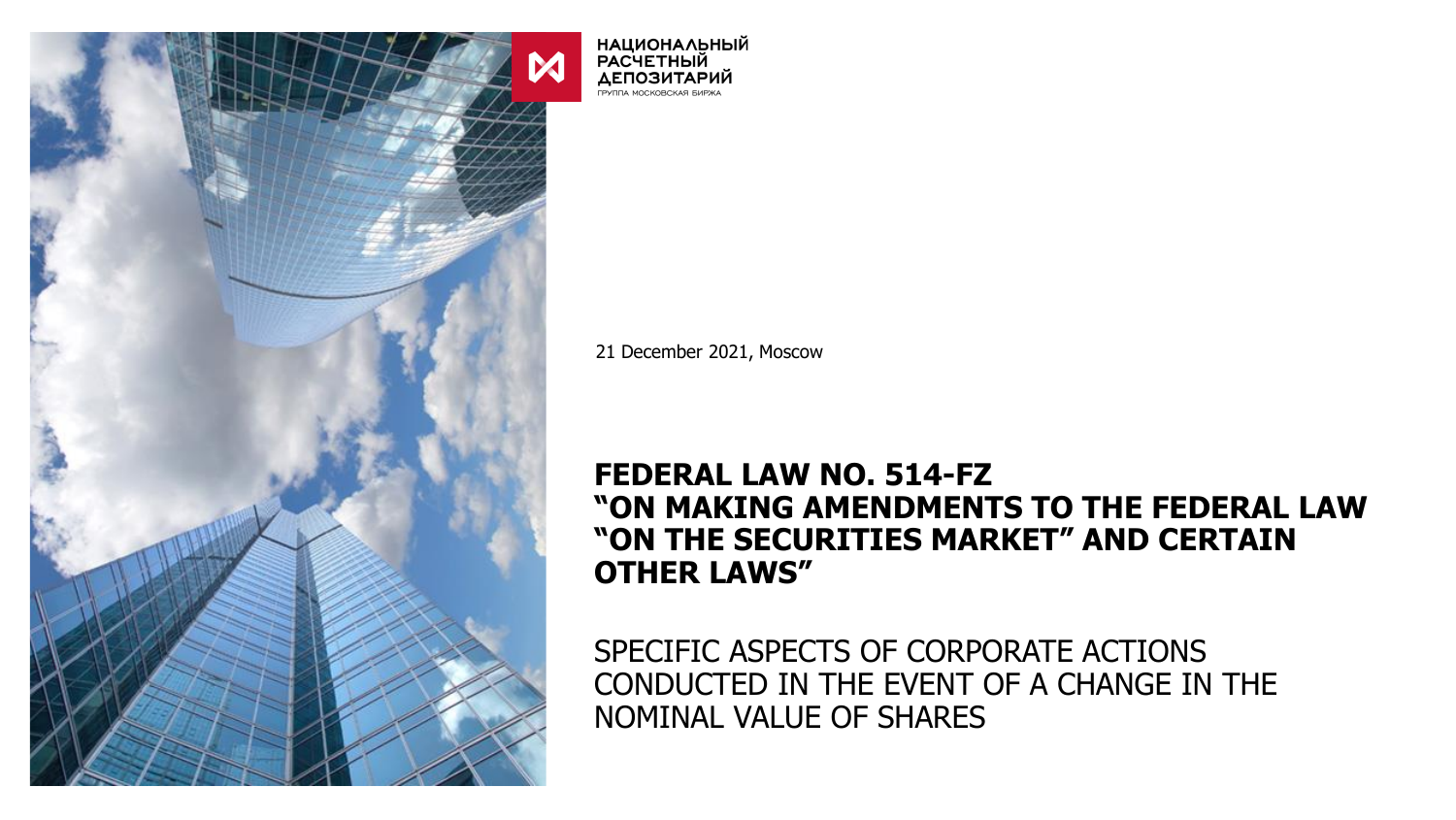## **CORPORATE ACTION TYPES**

- SPLR Reverse stock split / Change in nominal value
- SPLF Stock split / Change in nominal value
- INCR Increase in value
- DECR Decrease in value

| <b>Before 1 January 2020</b>                                | <b>After 1 January 2020</b>                                         |
|-------------------------------------------------------------|---------------------------------------------------------------------|
| Registration number $-$ gets changed (a new issue is        | Registration number $-$ NO changes (no registration of a new issue) |
| registered)                                                 | $ISIN - NO$ changes                                                 |
| $ISIN - NO$ changes                                         | Issue ID (depository code) assigned by $NSD - gets$ changed         |
| Issue ID (depository code) assigned by $NSD - gets$ changed |                                                                     |

#### **Securities movement:**

- Debit of all shares with the old registration number
- Credit of all shares with the new registration number

#### **Securities movement:**

- Debit of all shares with the old ID (depository code)
- Credit of all shares with the new ID (depository code)

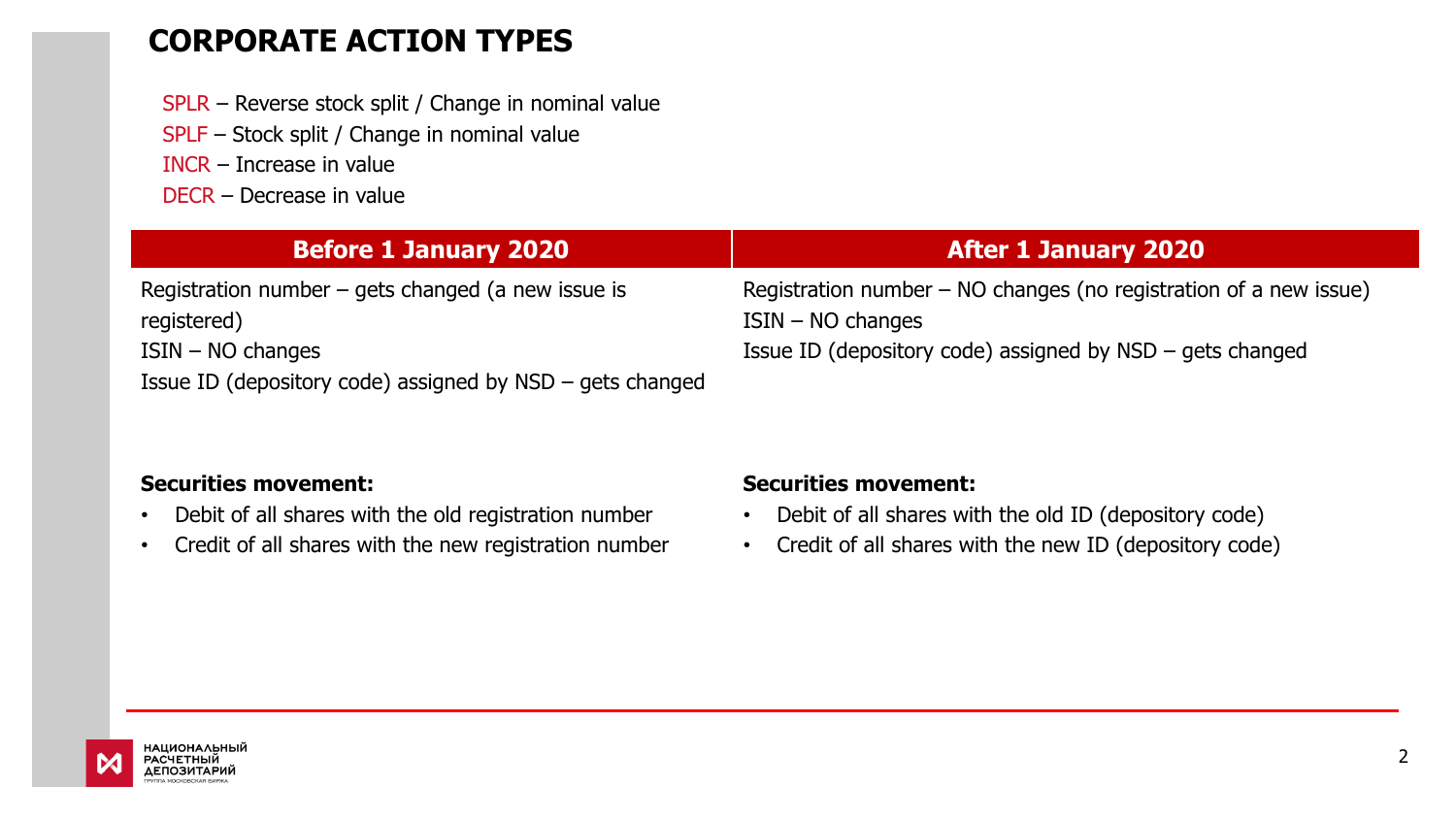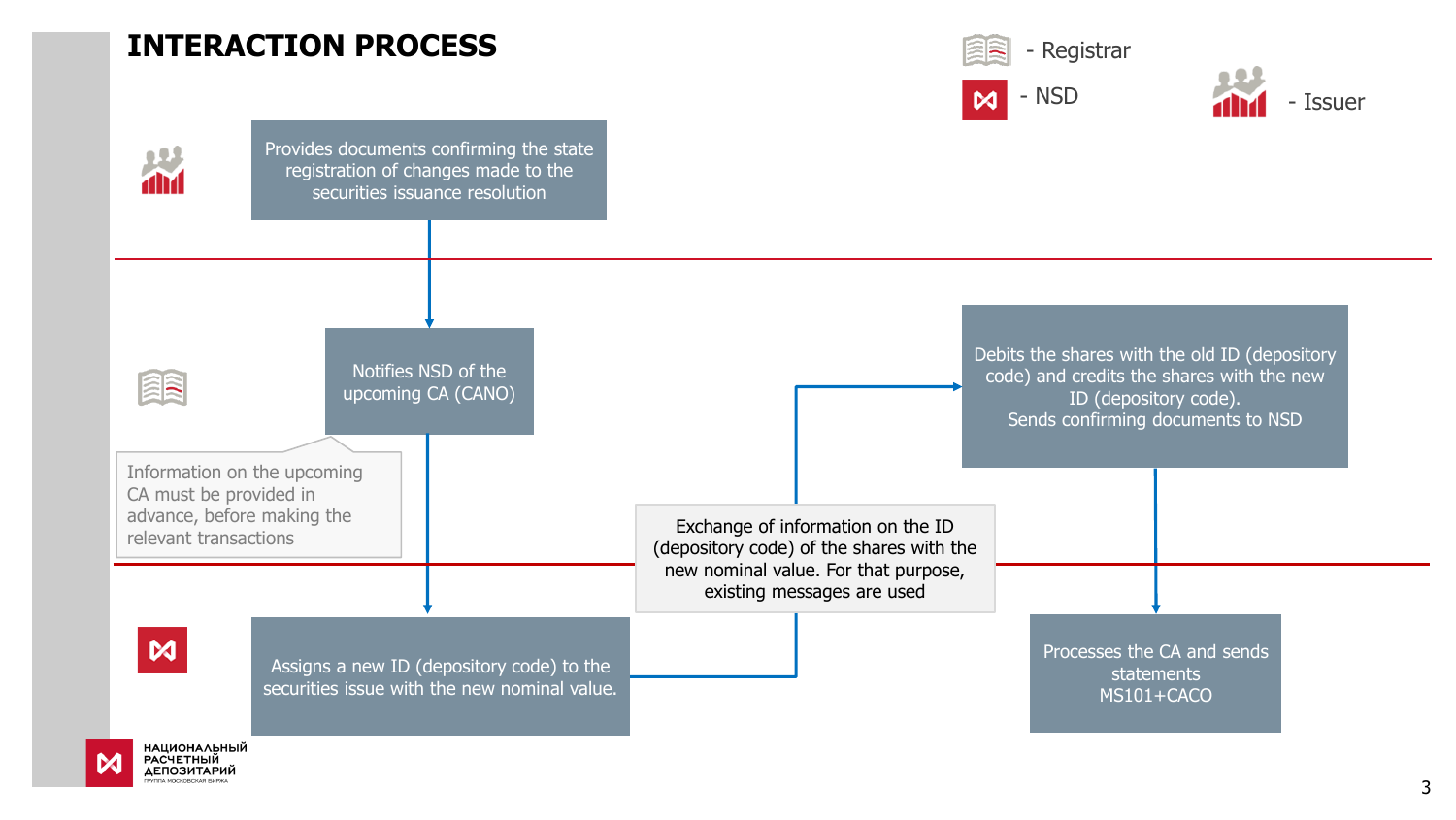# **CA SPECIFICS**

The following details must be provided in the documents regarding the debit/credit of securities and confirming the execution of relevant transactions in NSD's account or the completion of reconciliation with the CSD:

- a security ID(s) assigned by NSD and the nominal value of the securities participating in the CA;
- CA Reference assigned by NSD.

The CA Reference has to be provided in the field "additional information" in Registrar's statements.



The state registration date of the changes made to the issuance resolution is NOT the state registration date of the issue, which remains unchanged.